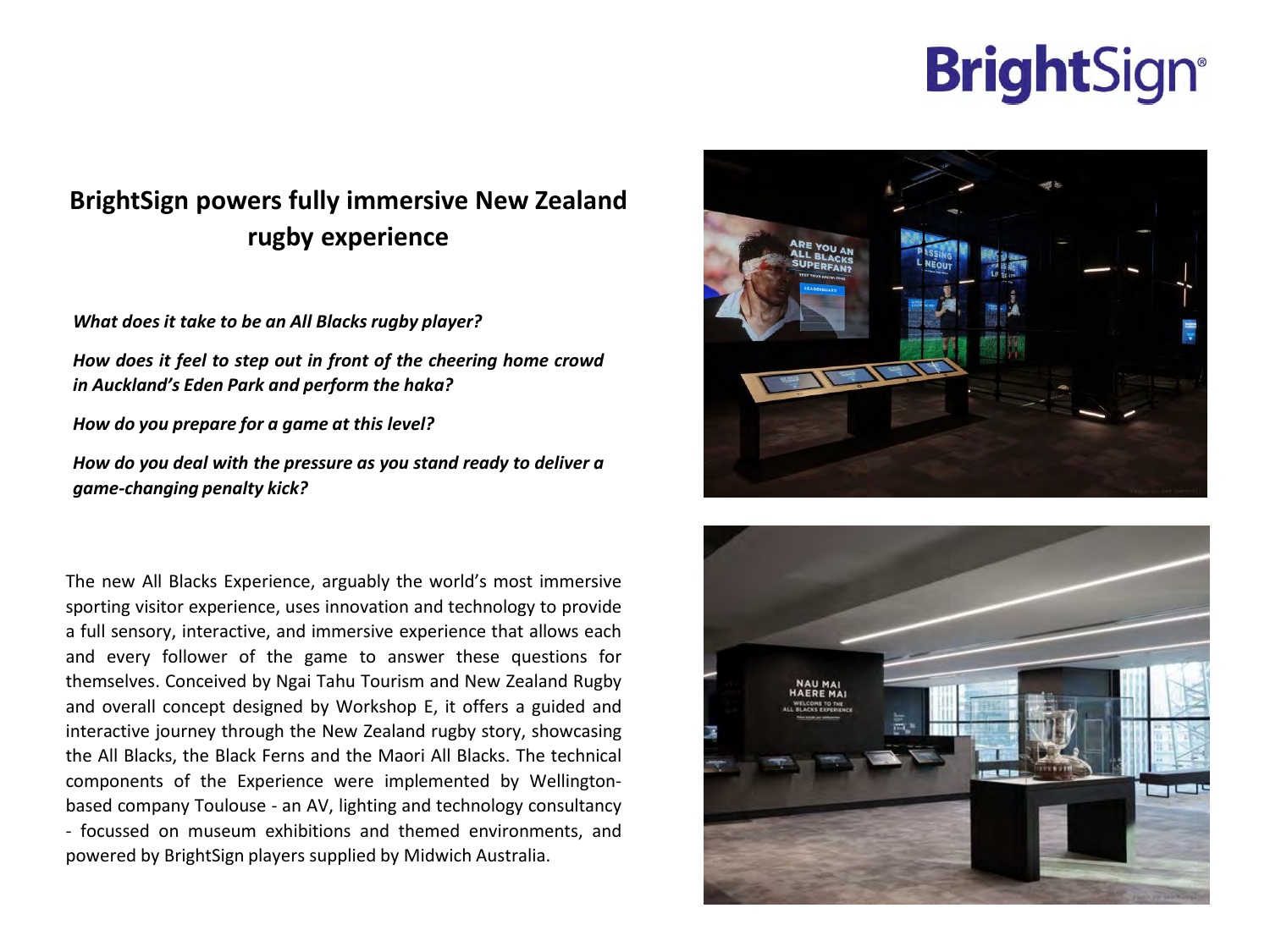



### **The concept**

The All Blacks Experience takes the visitor through what it takes to shape, make and be an All Black, one of the most successful sports teams in the world. The Experience sits across one floor of approximately 1800 square meters, adjacent to a number of high-end hotels in Auckland's popular Sky City district.

The All Blacks Experience comprises 10 locations or 'zones' each with a unique set of hardware supporting the storytelling and drawing the visitor in to the experience of being an All Black, a Black Fern or a Maori All Black. Together, these zones immerse visitors in the history, culture and the people who have made the All Blacks, hearing directly from past and present legends of the game. Visitors get the opportunity to test out their rugby abilities with the chance to match their kicking, catching, line out and accuracy skills against New Zealand's best players in the "hands on" interactive zone. Through the use of innovation and technology, they receive insights and direction from coaches and players to understand what it's like to perform under pressure in a high-performance team. Finally, they are offered the chance to be a part of the iconic haka, but this is the haka as they've never seen it before. It's a four metre high screen experience that draws them in from the first moment, becoming fully part of the jaw dropping, knee trembling event.

This truly is a full sensory and interactive experience where the visitor will leave feeling like a valued member of the team.

# **The goals**

The All Blacks Experience was conceived from the first as a physically dark and minimalist environment, so the hardware needed to be housed discreetly but easily accessible for servicing. Sleek interactives were key to the overall aesthetic, visible installation components needed to be in line with this. One element which made this project exceptionally demanding, was the anticipated intensive level of use. Visitors are guided around the Experience by a well-trained, enthusiastic and highly knowledgeable host. Tours depart every 15 minutes, 12 hours a day, 7 days a week.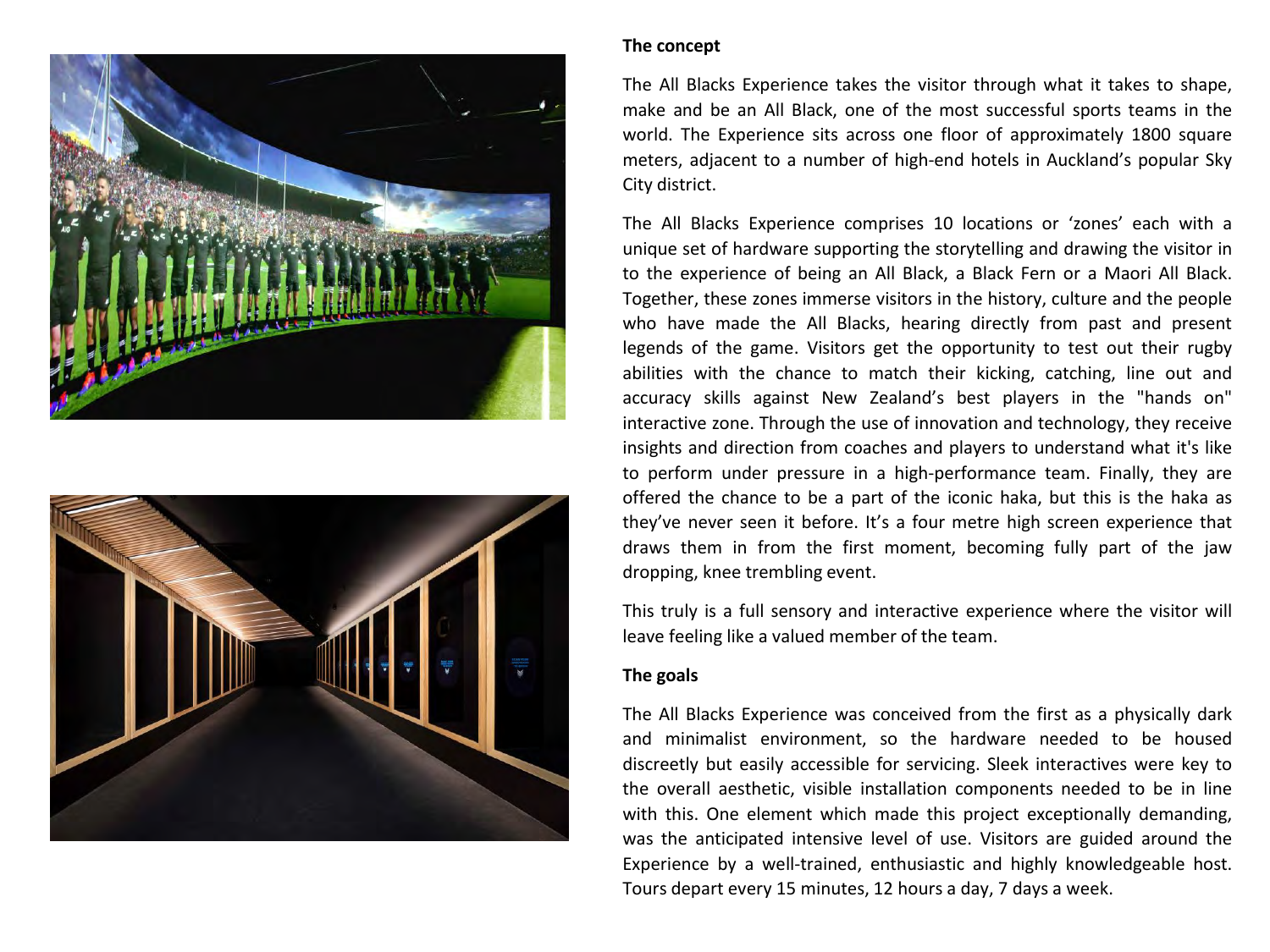The hardware is used intensively so needed to be robust and very reliable. Failure is not an option. The players needed to deliver a wide range of content across the master control systems, synchronisation between edge blended and multi-channel audio playback as well as video – delivering content to small intimate screens, large interactive touch screens and huge projection screens.

#### **The solution**

The variety of requirements provided an inherent challenge for Marc Simpson and the team from Toulouse. The unique needs of each zone required individualised solutions that had to be carefully worked through. There was no one size fits all for this project. For example, the Shaping Zone offers interactive games that demonstrate the psychology and emotional development stages of All Blacks training - presented on 26 individual touch screens that allow each tour participant to pitch their skills against the opposing team. At the other end of the scale, the Haka Zone presents a stadium pre-match playing on a 4m tall and 17m long blended projection screen, with sound belting out through 14,400 watts of amplification when the haka is performed. The Step-Up Zone presents a completely different challenge to both the visitor and the AV designers. Here a series of playing cages with 4 metre tall portrait projection screens are the game surface of choice as visitors compare their skills against the All Blacks themselves when they kick, pass and throw a rugby ball.

For Marc Simpson, Managing Director of Toulouse, there was only ever one player option in the frame: BrightSign. Marc said, "We selected BrightSign players for this new installation as we have a long history with the product. It is robust, flexible, responsive and easily adaptable to our needs. Given that we were installing during the pandemic making supply lines challenging, we needed a product that could guarantee availability and ease of use and reliability for the client. Toulouse uses BrightSign players extensively in installs because of their robust and solid proven track record. Delivery was within the installation timeline and the players worked across the range of platforms – from intimate to large-format projection."



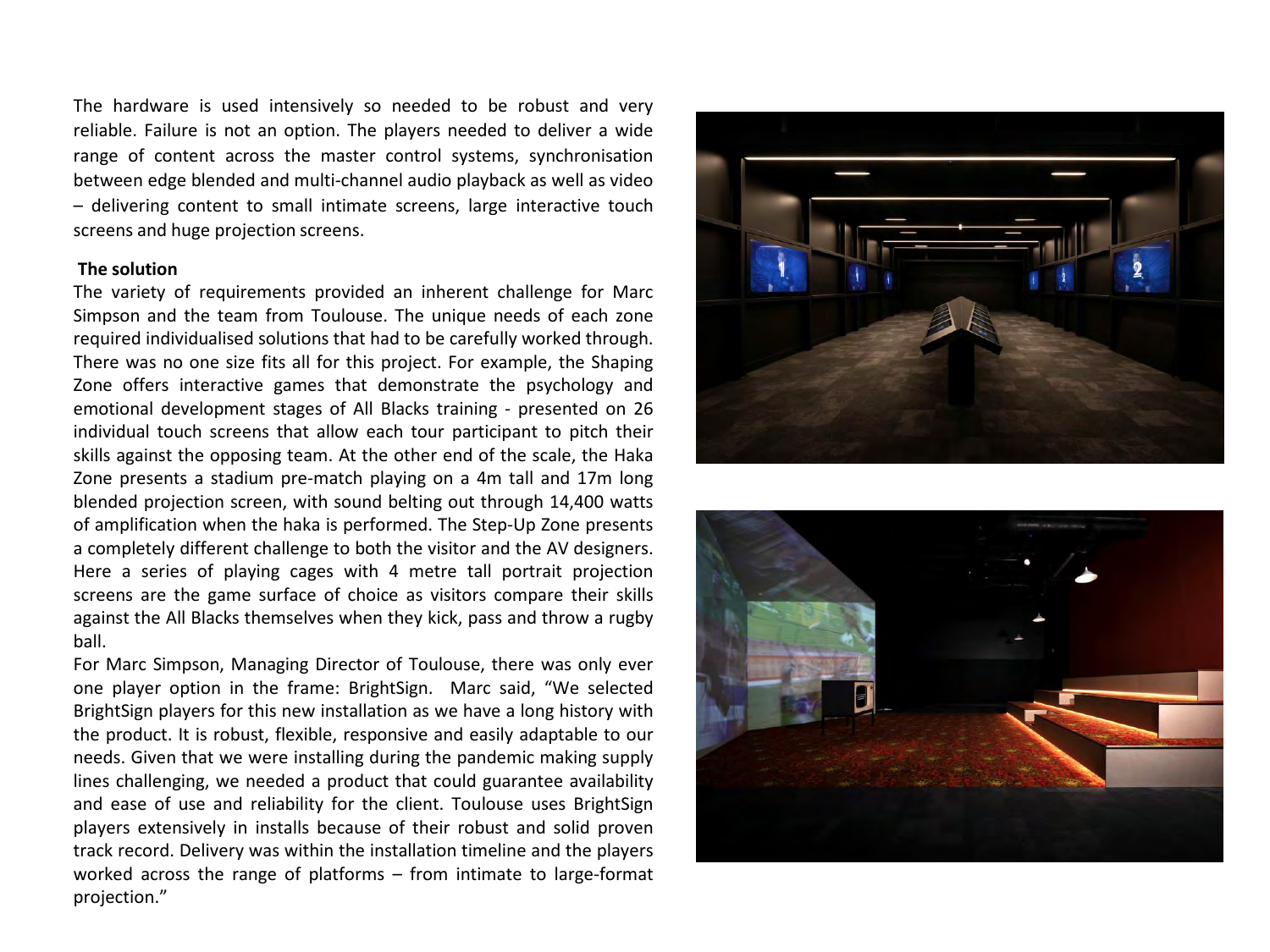



## **The technology**

The All Blacks Experience is powered by 36 BrightSign HD224 players and 30 HD1024 players supplied by Midwich. The players run screens varying in size from 32" Signage Screens to a 13m wide edge blended, curved, 3x projector screen.

Marc Simpson said, "We find these players extremely user-friendly to install and programme. They accommodate the client-provided media seamlessly. In addition to the delivery of content to the screens, they can perform many of the functions of a control system, eliminating the need for a separate set of hardware and reducing complexity."

Doors and lighting throughout the Experience are controlled by the guides using handheld remotes interfaced to the BrightSign players. The players coordinate the tours, forming the front end of a sequential queuing system warning guides if they are in danger of catching up with or conflicting with the experience of another tour. They also collect data from the RFID scanners that visitors use to swipe into games. The BrightSign players transmit data from the visitor's wristband to the ticketing server that stores the details and return a personalized greeting or other appropriate message to the screen. Marc Simpson added, "BrightSign offers us versatile platforms that provided robust and pivotable solutions allowing us to create unique pathways for each zone without compromise."

Security was central to the thinking of Toulouse. Marc Simpson explains, "The All Blacks Experience needs to be exactly the same for the millionth visitor as it was for the first visitor. Content is delivered over a ring-fenced Gigabit network within the All Blacks Experience. This is to avoid any unintentional changes or updates without care and consideration. As control over new content is critical to maintaining quality, we decided to not utilise an automated content management system. This gives us complete confidence that the Experience will power up every morning without fail, no screens of death, no updates, no issues."